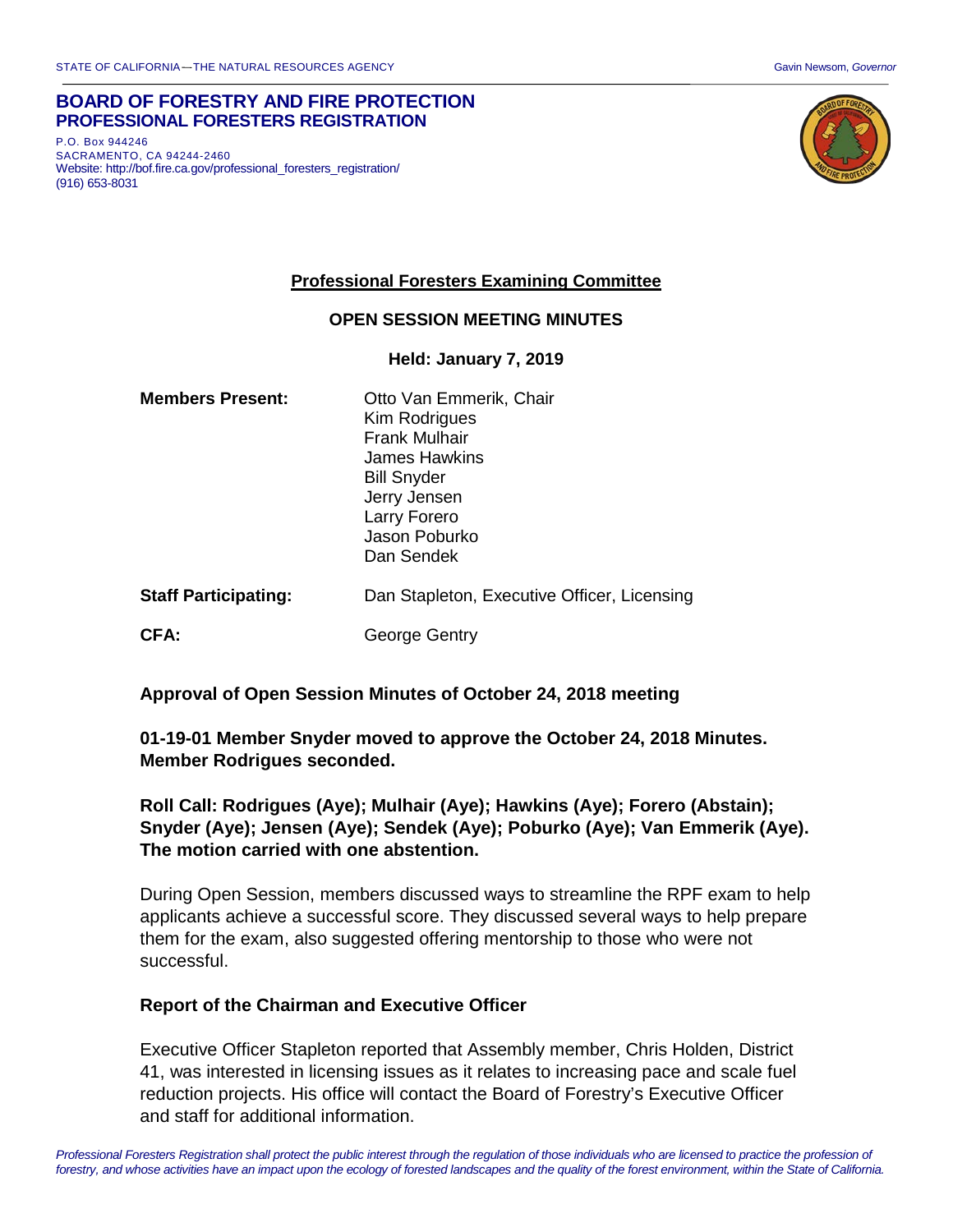**Committee members discussed draft amendments/adoptions to Regulation of Professional Foresters Rules 1600-1651 et. Seq and draft Initial Statement of Reasons (ISOR) and draft plead**.

# **01-19-02 Member Snyder moved to approve the Registered Professional Foresters and Certified Specialty Amendments, 2018 with the deletion of 1607 (d). Member Jensen seconded.**

Member Rodrigues asked for clarification on Rule 1612.1, she asked if a complaint against a Certified Specialist would be reviewed by PFEC.

Executive Officer Stapleton responded that the complaint would be reviewed and treated the same as a complaint against an RPF.

Member Rodrigues was satisfied with the response and was in agreement**.** 

**Roll Call: Rodrigues (Aye); Mulhair (Aye); Hawkins (Aye); Forero (Aye); Snyder (Aye); Jensen (Aye); Sendek (Aye); Poburko (Aye); Van Emmerik (Aye). The motion carried unanimously.**

**01-19-03 Member Snyder moved to accept the Draft Initial Statement of Reasons (ISOR) as presented by staff with the deletion of 1607 (d). Member Sendek seconded.** 

**Roll Call: Rodrigues (Aye); Mulhair (Aye); Hawkins (Aye); Forero (Aye); Snyder (Aye); Jensen (Aye); Sendek (Aye); Poburko (Aye); Van Emmerik (Aye). The motion carried unanimously.**

### **Reviewed the renewal fee survey, renewal fee options, draft Initial Statement of Reasons and draft plead.**

Executive Officer Stapleton reported that the Office of Professional Foresters Registration distributed a survey to 1,000 RPF and CRM registrants to help with the renewal fee issues. The office is pursuing a Spring Finance Letter at the recommendation of the Executive Officer of the Board, Matt Dias . The letter will justify the need for getting supplemental funding. A request was made for \$200,000 to help finance the Registered Professional Forester's fund 0300. This will be in addition to the renewal and other fees collected for the licensing program.

Member Snyder suggested asking for \$100,000 from the Timber Restoration Regulatory Fund to be allocated on an annual basis through a finance letter to licensing to assist with the regulatory component of licensees. The allocation would reduce the RPF rate increase significantly. It would be a logical step to ask for their support for the regulatory component. He shared his concerns with the amount of